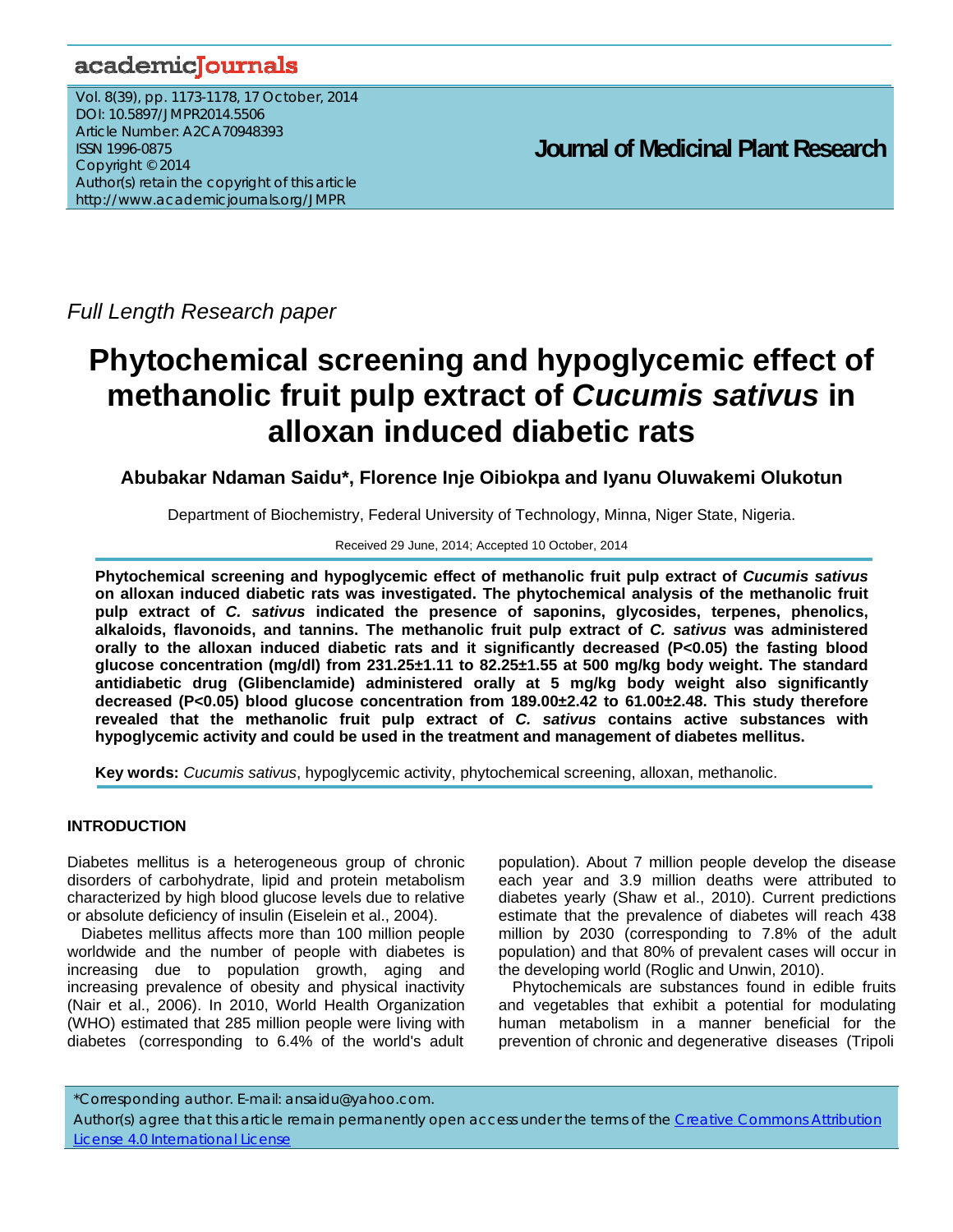et al., 2007). Plants usually produce such low-molecularweight ingredients for their protection against pests and diseases, for the regulation of their growth, or as pigments, essence, or odor. Scientists have identified thousands of phytochemicals, including flavonoids, anthraquinone, glucosinolates (isothiocyanates and indoles), phenolic acids, phytates, and alkaloids in vegetables, fruits, grains, legumes, and other plant sources (Perez et al., 2006).

Some phytochemicals in diverse plants have beneficial health effects such as anti-obesity, lipid-lowering, and antidiabetic properties. The vast study done on cucumber proved that the plant has many important phytoconstituents like glycosides, flavonoids, terpenes, sterol, saponins, and tannins (Kren and Ludmila, 2001). These compounds were found to be responsible for the pharmacological activity (Jony et al., 2013). Terpenoids are known to possess medicinal potency against inflammation, cancer, malaria, cholesterol synthesis inhibition, viral and bacterial agents (Mahato and Sen, 1997). Also, the alkaloids are used as anaesthetic agent. Although, variations have been noticed in the leaf alkaloid content of androgenic diploid plants of *Datura innoxia* (Herouart et al., 1988, Kukreja and Maclaren, 1999). Phenolic compounds are known to decrease cholesterol and triglyceride levels in rats (Gutierrez-Lugo et al., 1996, Arguetta, 1994). The tannins are known to inhibit microbial activities, the mechanism is based on its ability to bind proteins thereby inhibiting cell protein synthesis (Ayepola and Adeniji, 2008). The treatment of diabetes with synthetic drugs many years back has not led to any proper drug for the treatment of diabetes, because they are not affordable and have side effects (Sharmin et al., 2013). For this reason, traditional medicinal practitioners have described a number of plants used as complementary herbal antidiabetic drugs, mostly with less dangerous side effects and low cost (Singh et al., 2009). The hypoglycemic effect of several of such plants belonging to families Leguminoseae, Cucurbitaceae, Asteraceae, Moraceae, Rosaceae, Euphorbiacea and Araliaceae (Bnouham et al., 2006) has been confirmed, and the mechanisms of hypoglycemic activity of these new bioactive drug constituents are also being studied (Jung et al., 2006). Plant possesses various phytoconstituents which seems to be the active hypoglycemic principles, suggests different sites of action within the body. Most of the researches are carried out to evaluate the therapeutic effect of the plants along with their mode of action (Colaguiri, 2010). Plants show antidiabetic activity with various mechanism, like alteration of glucose metabolism, insulin-like effect, improve glucose tolerance, reduction of absorption of glucose from intestine, enhancing insulin signal pathway, hypoglycemia through increase glucose uptake and glycogen synthesis, generation of beta cell in pancreas (Banshidhar and Deepmala, 2013).

Cucumber is a widely cultivated plant in the gourd

family Cucumbitaceae. It is a creeping vine that bears cylindrical fruits that are used as culinary vegetables.

Within the varieties of cucumber, several different cultivars emerged. The plant has large leaves that form a canopy over the fruit. They have an enclosed seed, hence they are classified as accessory fruits. Much like tomatoes and squash, they are prepared and eaten as vegetables (Tindall, 1975).

Several plants of the Cucurbitaceae family are established for their hypoglycemic properties. Cucumber (*Cucumis sativus*) originated in India, but now cultivated in different parts of the world. In Mexico, cucumber is one of the edible plants with hypoglycemic potentials. The plant part in use currently against diabetes includes the seeds, pulp and the fruit itself. Antihypoglycemic study of this plant was studied in healthy rabbits which significantly lowered the blood glucose level (Stano et al., 2002). In addition, the plant has medicinal potency against hypercholesterolemia.

*C. sativus* is an important medicinal plant with diverse pharmacological activities such as antibacterial, antifungal, antidiabetic, cytotoxic, antacid and carminative activity, hepatoprotective activity, wound healing activities; hence, this plant provides a significant role in the prevention and treatment of a disease (Jony et al., 2013). This study will therefore determine the phytoconstituents and hypoglycemic effect of the methanolic extract of *C. sativus* fruit pulp in alloxan induced albino rats.

## **MATERIALS AND METHODS**

#### **Apparatus**

The apparatus used were glucometer (Accu-check Active-Mannheim Germany), glucose strips (Accu-check strips), Reflux extractor, water bath and blender.

#### **Sample collection and preparation**

*C. sativus* was purchased in January from old market in Lokoja, Kogi State. The collected sample was washed, cut into small pieces, dried completely under the controlled mild sun temperature of 25°C and ground with an electric grinder. 50 grams of the powdered fruit pulp of *C. sativus* was weighed and 400 ml of methanol was measured in a round bottom flask and placed into a reflux extractor at 65°C for 3 h after which it was filtered through filter paper (Whatman filter paper no. 1). The methanolic solution was allowed to evaporate using water bath until dried extract was obtained (Sokeng, 2007).

#### **Chemicals and reagents**

The chemical used were methanol (AR), alloxan, chloroform, Wagners reagent and acetic anhydride.

#### **Experimental animals**

Albino rats of either sexes weighing between 130 and 220 g were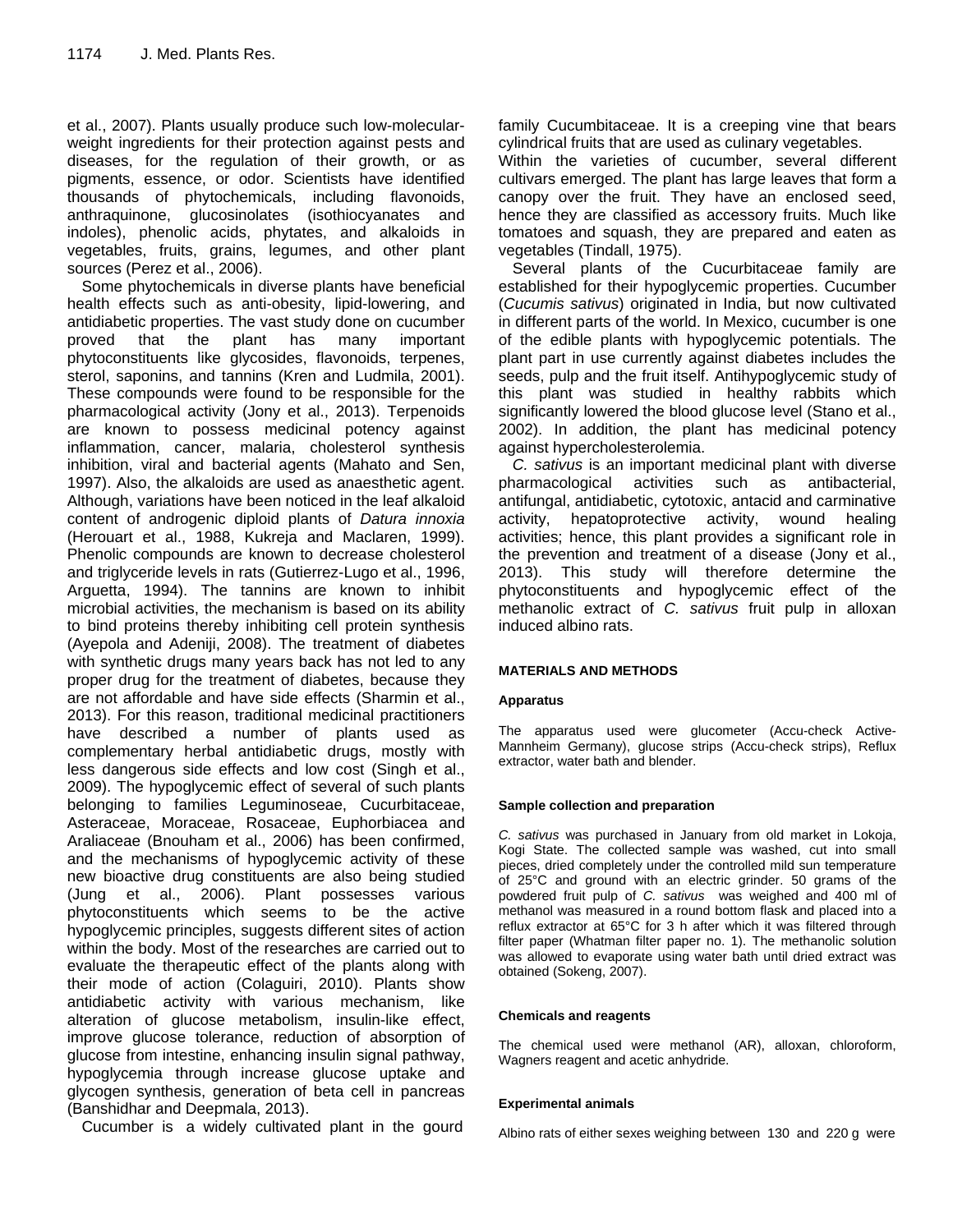housed in plastic cage and the rats were acclimatized in the laboratory for a period of two weeks with adequate food and water.

#### **Experimental design**

Sixteen rats were randomly grouped into four groups with four rats in each group and designated as:

Group 1: Non induced; Group 2: Alloxan-induced diabetic rats not treated; Group 3: Alloxan- induced diabetic rats treated with 500 mg/kg body weight of extract; Group 4: Alloxan-induced diabetic rats treated with glibenclimide. All the treatments were administered in a suitable vehicle of 1% dimethyl sulphoxide (DMSO).

#### **Experimental rats' induction**

The fasting blood glucose concentration (mg/dl) of the rats was tested before induction, then a prepared solution of alloxan monohydrate (100 mg/kg body weight) was administered intraperitoneally into groups 2, 3 and 4. After two days interval of induction, the rats were tested and rats with blood glucose levels above 150 mg/dl (60% of the rats) were used to confirm diabetes. Treatment with extract and glibenclamide followed for a period of twenty one days (Adeneye and Agbaje, 2008).

#### **Phytochemical screening**

The *C. sativus* fruit pulp extract was screened for phytochemical properties by Trease (1983) and Sofowara (1983).

## **Anthraquinone test**

Five milliliters of the extract was added to 10 ml of benzene. Five milliliters of 10%  $NH<sub>3(aq)</sub>$  was added and mixed. The presence of anthraquinone is indicated by a pink/violet color in the ammonia phase at the bottom of the test tube (Sofowara, 1983).

#### **Alkaloid test**

Two milliliters of the extract was treated with 10 ml of 1% HCL in water bath for 30 min. The solution was then treated with few drops of Wagners reagent and the colour change was observed. The presence of alkaloid is indicated with precipitate formation (Sofowora, 1983).

#### **Cardiac glycoside test**

Two milliliters of chloroform was used to dilute 0.5 ml of extract. Sulphuric acid was carefully added to the solution drop wise. At the chloroform/sulphuric acid interphase, a reddish coloration indicates the presence of cardiac glycosides (Trease, 1983).

#### **Saponin test**

0.5 ml of extract was mixed with 10 ml of distilled water. Frothing which persist on warming of the test tube confirms the preliminary evidence for the presence of saponin (Sofowora, 1983).

#### **Steroid test**

Five drops of concentrated sulphuric acid were added to 2 ml of the extract. A reddish brown coloration indicates the presence of steroids (Trease, 1983).

#### **Phenol test**

Two milliliters of extract was added to 2 ml of ferric chloride solution. A deep bluish green solution was formed with the presence of phenol (Sofowora, 1983).

#### **Tannin test**

Three milliliters of the extract was added to 5 ml of distilled water and then heated in water bath. To this solution,  $FeCl<sub>3</sub>$  solution was added. A blue-black or green precipitate indicated the presence of tannins (Trease, 1983).

#### **Flavonoid test**

One milliliter of the extract was added to 5 ml of distilled water and then filtered to obtain 2 ml of the filtrate. A few drops of 10% ferric chloride solution were added, blue-violet coloration was an indication of the presence of flavonoid (Trease, 1983).

#### **Terpene test**

One milliliter of the extract was added to 5 ml of chloroform in a test tube. 3 ml of acetic anhydride was added to the chloroform-extract to which 2 ml of concentrated sulphuric acid was also added. The formation of a ring at the interphase between the two immiscible liquids is a preliminary evidence of the presence of terpenes (Trease, 1983).

#### **Oral administration of plant extract**

500 mg/kg body weight of the extract was administered to group 3 alloxan induced diabetic rats and 5 mg/kg body weight of standard drug (glibenclamide) to group 4 alloxan-induced diabetic rats once each day.

#### **Determination of fasting blood glucose level**

The fasting blood glucose was determined using glucometer kit (accucheck) after overnight fasting for about 8 to 10 h. The tail was punctured and the blood from the tail was dropped on the strip which had been inserted into the glucometer to obtain the blood glucose concentration in mg/dl for each rat in all the groups at an interval of days 0, 1, 3, 5, 7, 9, 11, 13, 15, 17, 19 and 21.

#### **Statistical analysis of results**

Statistical comparisons were performed by one-way analysis of variance (ANOVA), and Dunnett's t-test for comparison. Results were considered significant when p values were less than 0.05 (p<0.05).

## **RESULTS**

The results are as shown in Table 1 and Figure 1, respectively. Table 1 shows the phytoconstituents of methanolic extract of *C. sativus* fruit pulp and Figure 1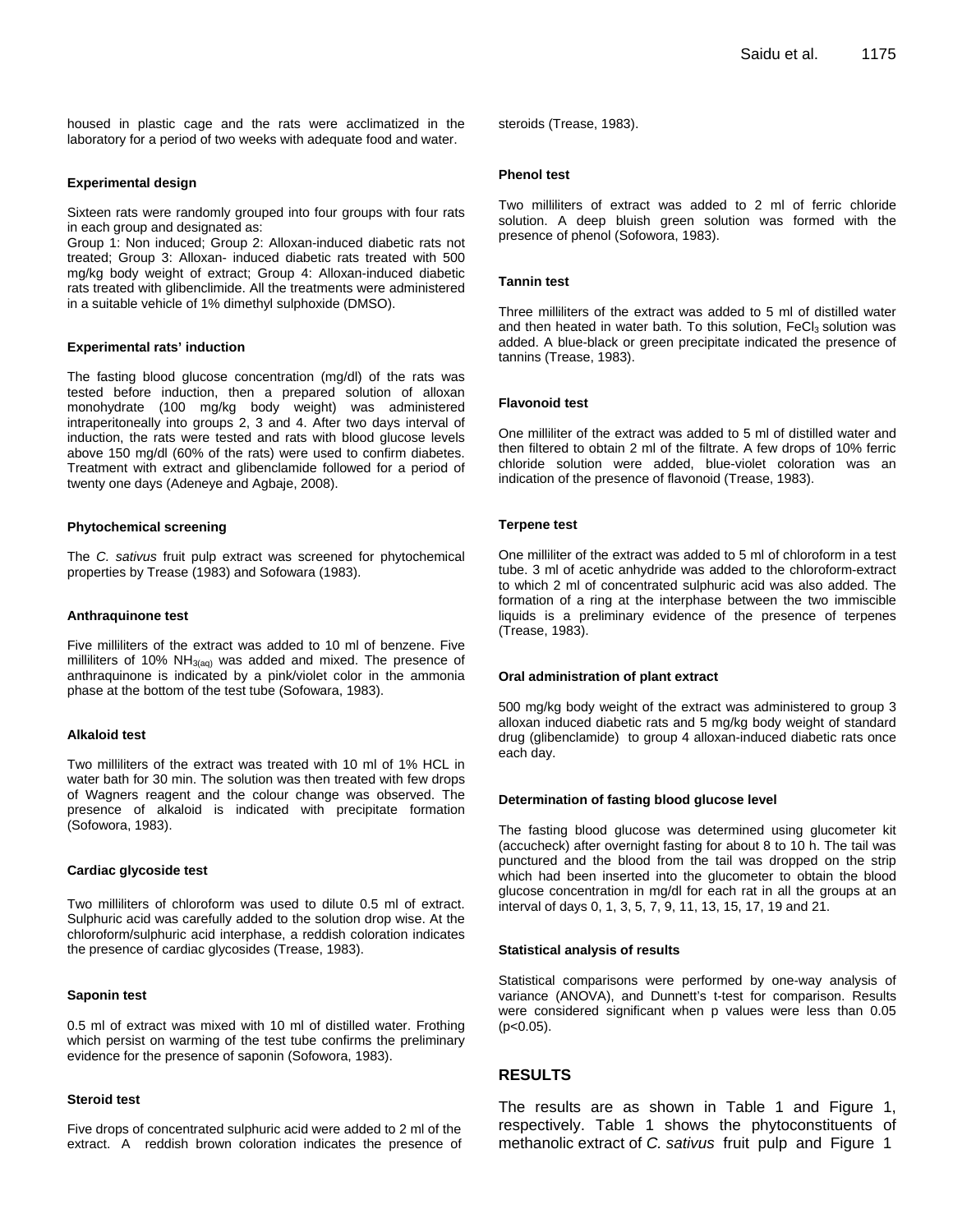| Compound           | <b>Inference</b> |
|--------------------|------------------|
| Anthraquinones     |                  |
| Alkaloids          | ÷                |
| Cardiac glycosides | $^{++}$          |
| Saponins           | $\ddot{}$        |
| <b>Steroids</b>    |                  |
| Phenols            | $^{\mathrm{+}}$  |
| Tannins            | +                |
| Flavonoids         | $\ddot{}$        |
| <b>Terpenes</b>    | $^{++}$          |

**Table 1.** Phytoconstituents of methanolic extract of *Cucumis sativus* fruit pulp.

+: Slightly present, ++: Moderately present, +++: Highly present, -: Not detected.



Figure 1. Fasting blood glucose concentration (mg/dl) of diabetic rats not treated and non induced, treated with extract and standard drug.

shows the fasting blood glucose levels of diabetic rats not treated and non induced, treated with extract and standard drug.

## **DISCUSSION**

Table 1 reveals that the phytochemical analysis of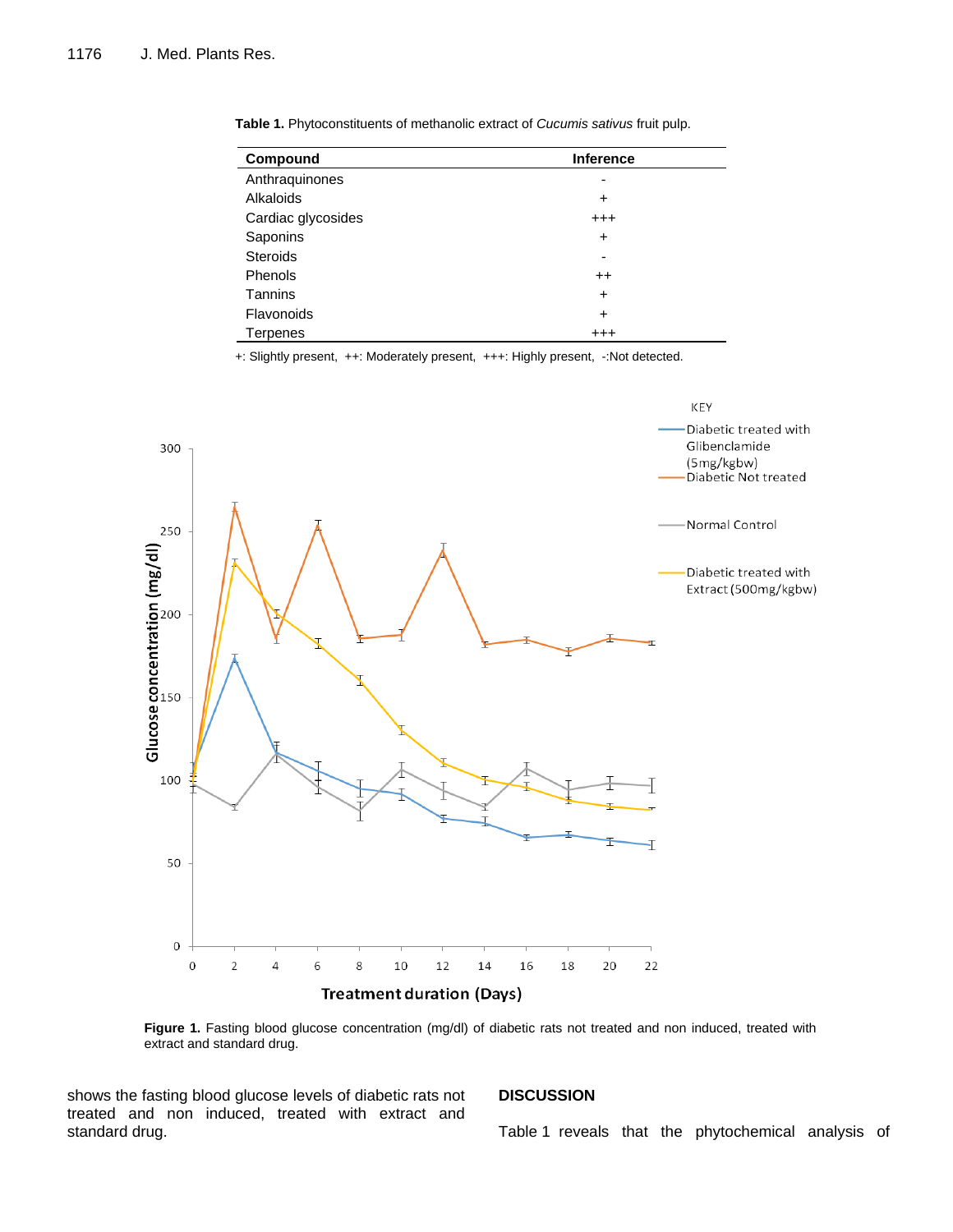methanolic fruit pulp extract of *C. sativus* contains important phytoconstituents like tannins, saponins, terpenes, glycosides, alkaloids, flavonoids and phenols, while anthraquinone and steroids are absent. The seed extracts of *C. sativus* have also been reported to contain these phytochemicals (Ankita et al., 2012). Flavonoid and tannins have been reported to cause regeneration of damaged pancreatic islets, stimulate calcium and glucose uptake (Tapas et al., 2008, Kumar and Clark, 2002). These compounds are known to be responsible for the hypoglycemic activity of the plant as compared with other hypoglycemic plants which contains similar phytoconstituent found in *Luffa acutangula* fruit extract (Pimple et al., 2011) and methanolic root bark extract of *Acacia albida* (Salisu et al., 2009). It has been reported that *C. sativus* seeds are found as suitable food for medicinal purposes against some diseases such as diabetes, hyperlipidemia, hypertension, gall bladder stones, constipation, dyspepsia in Asian traditional remedies (Trease and Evans, 2002; Roman-Romos et al., 1995; Amin, 2005).

The results in Figure 1 reveals that oral administration of 500 mg/kg body weight of *C. sativus* methanolic fruit pulp extract caused a significant decrease (p<0.05) in fasting blood glucose concentration of alloxan-induced diabetic rats from  $231.25 \pm 1.11$  to  $82.25 \pm 1.55$  and oral administration of 5 mg/kg body weight of standard drug (glibenclamide) caused a significant decrease (p<0.05) in fasting blood glucose concentration of alloxan-induced diabetic rats from 189.00±2.42 to 61.00±2.48, respectively, while the induced not treated remained hyperglycemic from 265.00±2.86 to 183.00±1.30 and the non induced from  $98.00\pm1.47$  to  $97.00\pm4.52$  after twenty one days. It has been reported that fractions of *C. sativus*  seed extract were effective to cause hypoglycemia in normal group even after prolonged treatment during subacute phase of the study.

This corroborated the findings by Chandrasekar et al. (1989) who investigated blood glucose lowering effect of eight plants of Cucumbitaceae family including *C. sativus* fruit extract. This study suggests that the methanolic extract of *C. sativus* fruit pulp has hypoglycemic effect by reducing fasting blood glucose concentration and could be as effective as glibenclamide used as hypoglycemic standard drug.

This study reveals similar hypoglycemic effects with the ethanol extracts of Cucurbitaceae family fruits (Sharmin et al., 2013) and *Viscum album* extract (Shahaboddin et al., 2011) on alloxan-induced diabetic rats.

## **Conclusion**

From this study, it can be concluded that the methanolic fruit pulp extract of *C. sativus* at 500 mg/kg body weight is an active hypoglycemic remedy and may be used in the treatment and management of diabetes mellitus since it has been demonstrated in rats. However, further

research should be carried out to uncover the precise mechanism of action.

## **ACKNOWLEDGEMENTS**

The authors are grateful to the entire members of the Department of Biochemistry, Federal University of Technology, Minna, Nigeria.

## **Conflict of Interest**

The authors declare no conflict of interest.

#### **REFERENCES**

- Ankita S, Kaur P, Gupta R (2012). Phytochemical Screening and Antimicrobial Assay of Various Seeds Extracts of Cucurbitaceae Family. Int. J. Appl. Biol. Pharm. Technol. 3(3):401-409.
- Adeneye AA, Agbaje EO (2008). Pharmacological evaluation of oral hypoglycemic and antidiabetic effects of fresh leaves of ethano extract of Morinda lucida in normal and alloxan induced diabetic rats. Afr. J. Biomed. Res. 11:65-71.
- Amin GR (2005). Popular traditional plants of Iran, 5th ed. Tehran University of Medical Sciences publication.
- Arguetta VA (1994). Atlas de las plantas de la medicina tradicional Mexicana. Instituto Nacional Indigenista, Mexico. p. 11.
- Ayepola OO, Adeniyi BA (2008). The antibacterial activity of leaf extracts of *Eucalyptus camaldulensis*. J. Appl. Sci. Res. 4(11):1410- 1413.
- Banshidhar B, Deepmala Y (2013). Current Researches on Plants Having Antidiabetic Potential. J. Bot. Sci. 2(2):4-17.
- Chandrasekar B, Mukharjee B, Mukharjee SK (1989). Blood sugar lowering potentiality of selected Cucumbitaceae plants of India origin. Indian J. Med. Res. 90:300-305.
- Colagiuri R (2010). Diabetes: A Pandemic, a Development Issue or both. Exp. Rev. Cardiovasc. Ther. 8:305-309.
- Eiselein L, Schwartz J, Rutledge J (2004). The Challenge of Type 1 Diabetes Mellitus. ILAR J. 45(3):231-6.
- Gutierrez-Lugo MT, Barrientos-Benitez T, Luna B, Ranirez-Gama RM, Linarez E, Mata R (1996). Antimicrobial and cytotoxic activities of some crude drug extracts from Mexican Medicinal Plants. Phytomedicine 2:341-347.
- Herouat D, Sangwan RS, Fliniax MA, Sangwan-Norreal, BS (1988). Variations in the leaf Alkaloid content of androgenic diploid plants of *Datura innoxia*. Planta Med. 54:14-17.
- Jony M, Priyanka D, Sourav D (2013). Pharmacological Activity of *Cucumis sativus*-a complete overview. Asian J. Pharm. Res. Dev.  $1(1):1-6.$
- Jung M, Park M, Lee H, Kang Y, Kang E, Kim S (2006). Antidiabetic Agents from Medicinal Plants. Curr. Med. Chem. 13:1203-1218.
- Kren V, Ludmila M (2001). Glycosides in Medicine: The Role of Glycosidic Residue in Biological Activity*.* Curr. Med. Chem. 8:1303- 1328.
- Kukreja A, Maclaren N (1999). Autoimmunity and Diabetes. J. Clin. Endocrinol. Metab. 84(12):4371-4378.
- Kumar J, Clark M (2002). Textbook of Clinical Medicine. Saunders. pp. 1099-1121.
- Mahato SB, Sen S (1977). Advances in triterpenoid Research. Phytochemistry 44:1185-1236.
- Nair SA, Shylesh B, Gopakumar B, Subramoniam A (2006). Antidiabetes and Hypoglycaemic Properties of *Hemionitis arifolia*  (Burm.) Moore in Rats. J. Ethnopharmacol.106:192-197.
- Perez F, Duarte J, Andriantsitohaina R (2006). Endothelial Function and Cardiovascular Disease: Effects of Quercetin and Wine Polyphenols. Free Radic. Res. 40:1054-1065.